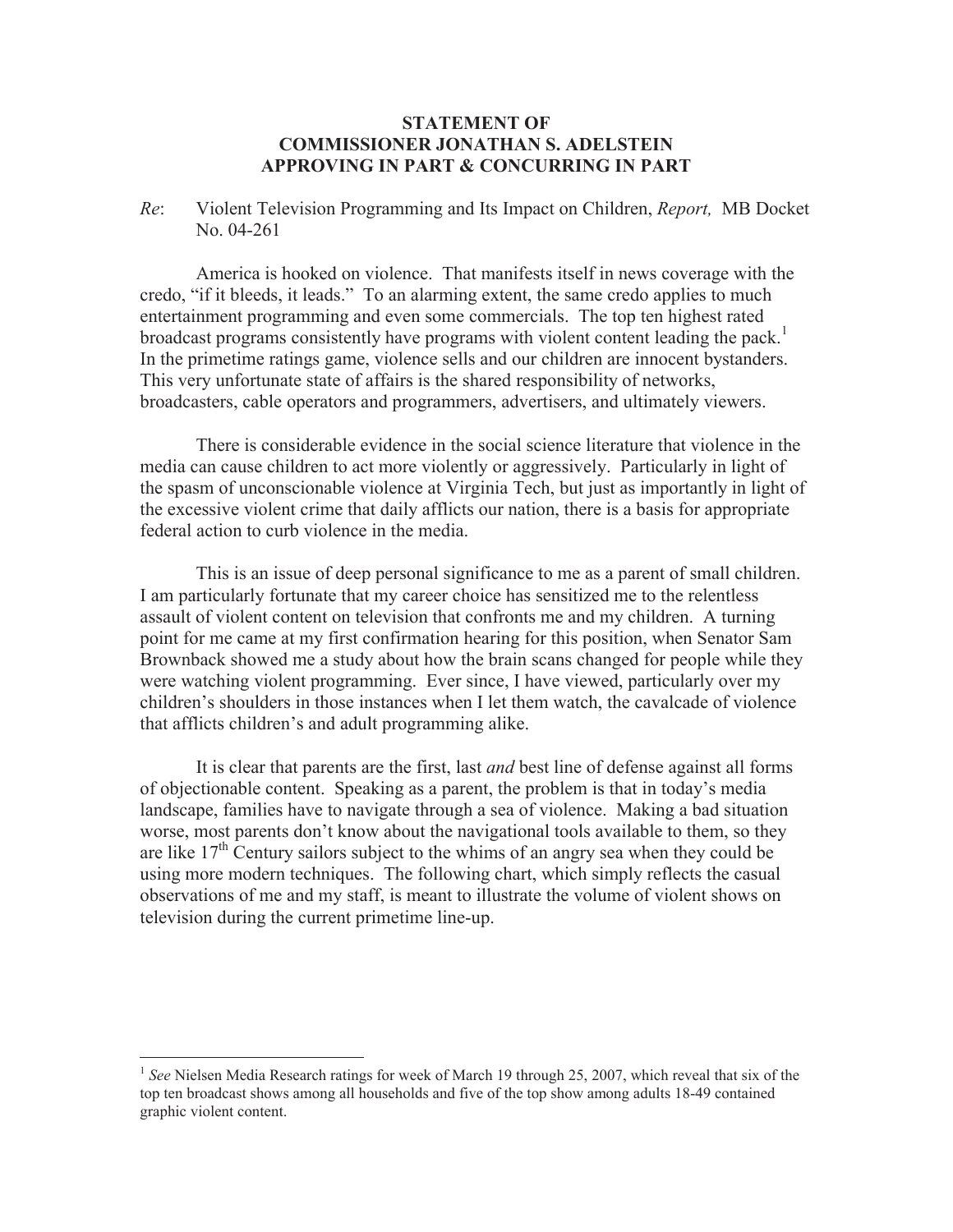## **Primetime Broadcast Shows with Violent Content Aired 8-10pm**

| <b>DAY</b> | PROGRAM (NETWORK)                                         |
|------------|-----------------------------------------------------------|
| Monday     | 24 (FOX)                                                  |
|            | International Fighting League – Battleground (MY Network) |
|            | Prison Break (FOX)                                        |
| Tuesday    | American Heiress (MY Network)                             |
|            | Law & Order: Criminal Intent (NBC)                        |
|            | NCIS (CBS)                                                |
|            | The Unit (CBS)                                            |
| Wednesday  | Bones (FOX)                                               |
|            | Criminal Minds (CBS)                                      |
|            | Crossing Jordan (NBC)                                     |
|            | Saints and Sinners (MY Network)                           |
| Thursday   | CSI (CBS)                                                 |
|            | Grey's Anatomy (ABC)                                      |
| Friday     | Close to Home (CBS)                                       |
|            | Ghost Whisperer (CBS)                                     |
|            | Grey's Anatomy (ABC)                                      |
|            | Raines (NBC)                                              |
|            | Smallville CW)                                            |
|            | Supernatural (CW)                                         |
| Saturday   | Cops (FOX)                                                |
|            | America's                                                 |
|            | Law & Order (NBC)                                         |
|            | Most Wanted (FOX)                                         |
|            | WWE Smackdown (CW)                                        |
| Sunday     | Cold Case (CBS)                                           |
|            | Desperate Housewives (ABC)                                |

The problem with this *Report* we are presenting to Congress is that it is not clear from reading it which if any primetime shows are being recommended for regulation. Are we saying Law and Order should be banned during hours when children are watching? It is anyone's guess after reading this *Report*. The *Report* is not a model of clarity.

Like most parents with young children, I live in perpetual fear of the shows *and* commercials to which my son or daughter will be exposed to on any given evening. Whether it is a primetime show with a violent scene or merely a commercial with a violent preview, inappropriate material pops up much too often for my comfort. I am sure my children are not the only ones who have difficulty sleeping after they are inadvertently exposed to violence on television.

I fully understand that it is my choice to turn the television on or off, and similarly, it is the viewing public's responsibility to refrain from watching shows that they consider objectionable or harmful to their families and children. Sometimes, though, it is a trailer for a news show or a promotion for a horror movie that comes on during what was considered safe family programming, like the Super Bowl. As a parent and policymaker, I am profoundly concerned by the general lack of accountability, compassion, and thoughtfulness of some in the media entertainment industry. Yet this *Report* offers no discussion or suggestions as to what to do about violence in advertising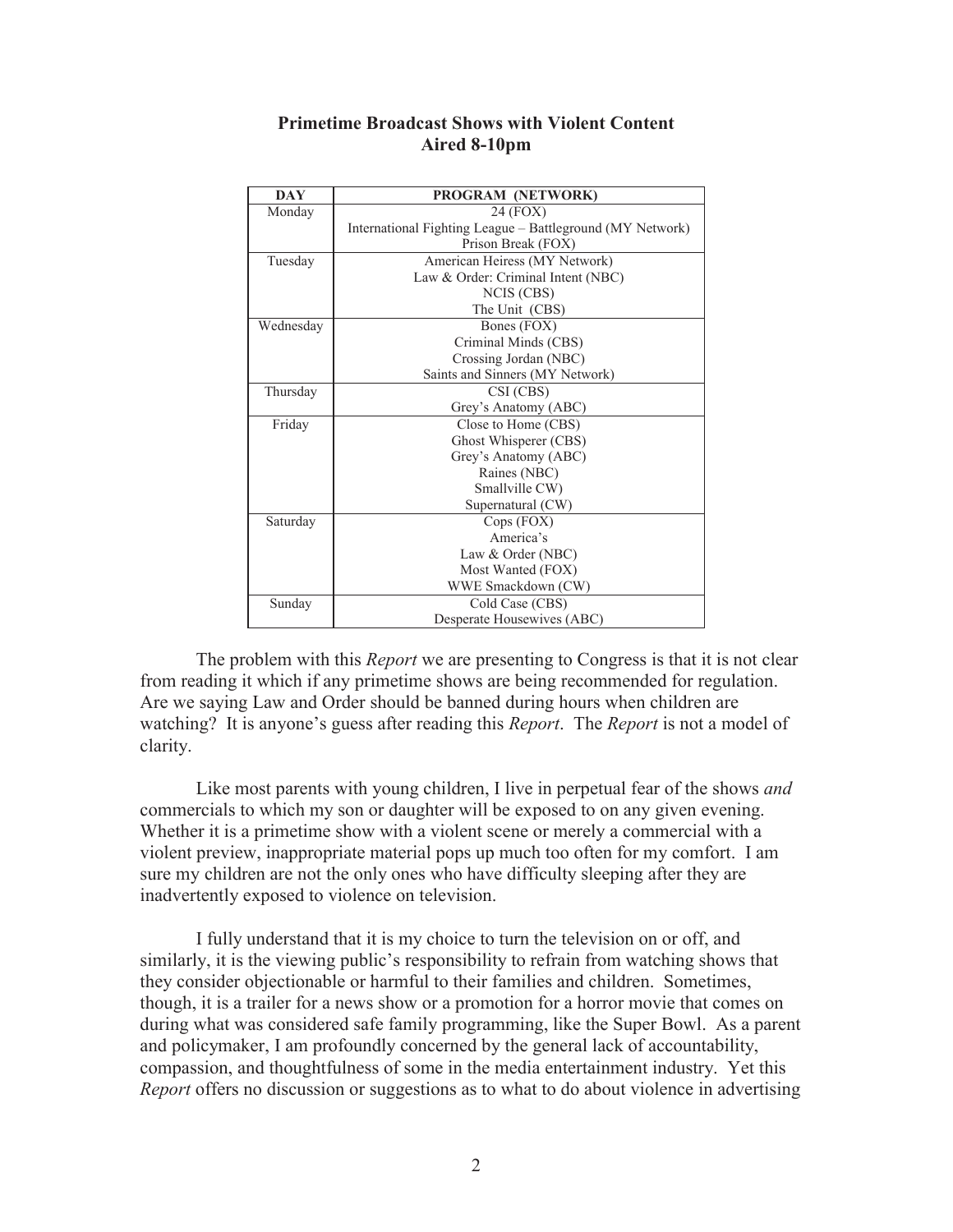and promotional spots during shows when children are watching, which is one of the biggest complaints we hear from parents in the real world. At a minimum, this is an issue worth confronting through a public-private partnership with the major media outlets.

Studies have shown, and my personal observations support, that by age 18, an American child will have seen upwards of 15,000 simulated murders and about 200,000 acts of violence. Clearly, there is something wrong with this picture. Government has an important role to support parents who are struggling to protect the well-being of their children.

Borne out of this concern and responsibility, over three years ago, the Committee on Energy and Commerce of the U.S. House of Representatives sent a letter requesting that the Commission study media violence and its impact upon children. The Committee asked the Commission to formulate and propose a definition of "excessively violent programming" that would be able to withstand constitutional scrutiny. Specifically, the Committee wanted the Commission to analyze "whether there are any constitutional limitations in defining 'excessively violent programming that is harmful to children,' or in constraining or prohibiting broadcast of such material during hours when children are likely to be a significant part of the broadcast viewing audience." The Commission further asked for "measures that [could] facilitate a consumer's use of the television rating system."

This *Report* is part of a national dialogue between the American people, Congress, regulatory agencies, public interest organizations, the courts and the entertainment industry. In light of this national interest, this *Report* should include an objective, authoritative discussion of the constitutional and regulatory challenges of regulating media content based on our experience with regulating indecent speech. The *Report* should provide a complete and thorough analysis of all parental control technologies and resources that are currently available to families and households. Overall, this *Report* should weigh the national interest of protecting children from violent content against the cumulative effect of all available parental control technologies and resources, and the constitutional concerns. It should provide a working definition most likely to sustain judicial scrutiny. In so doing, the *Report* should make recommendations that would empower parents and families, and provide Congress with a set of options – not just content and price regulation. In short, the Report should do what Congress asked.

To my disappointment, this *Report* does not fully display the experience and informed judgment of an expert federal agency that has regulated media content over thirty years. Specifically, this Report does not deal adequately with the constitutional dimensions of regulating violent content on free over-the-air TV, or subscription-based cable and satellite TV services. In fact, it muddies the issues and legal distinctions that the courts have made regarding the ability of the government to intervene in different media formats. Nor does this Report discuss fully how federal courts have ruled in numerous cases involving the regulation of violence. Oddly enough, the Report does not even discuss the full menu of parental assistance tools that are available today to millions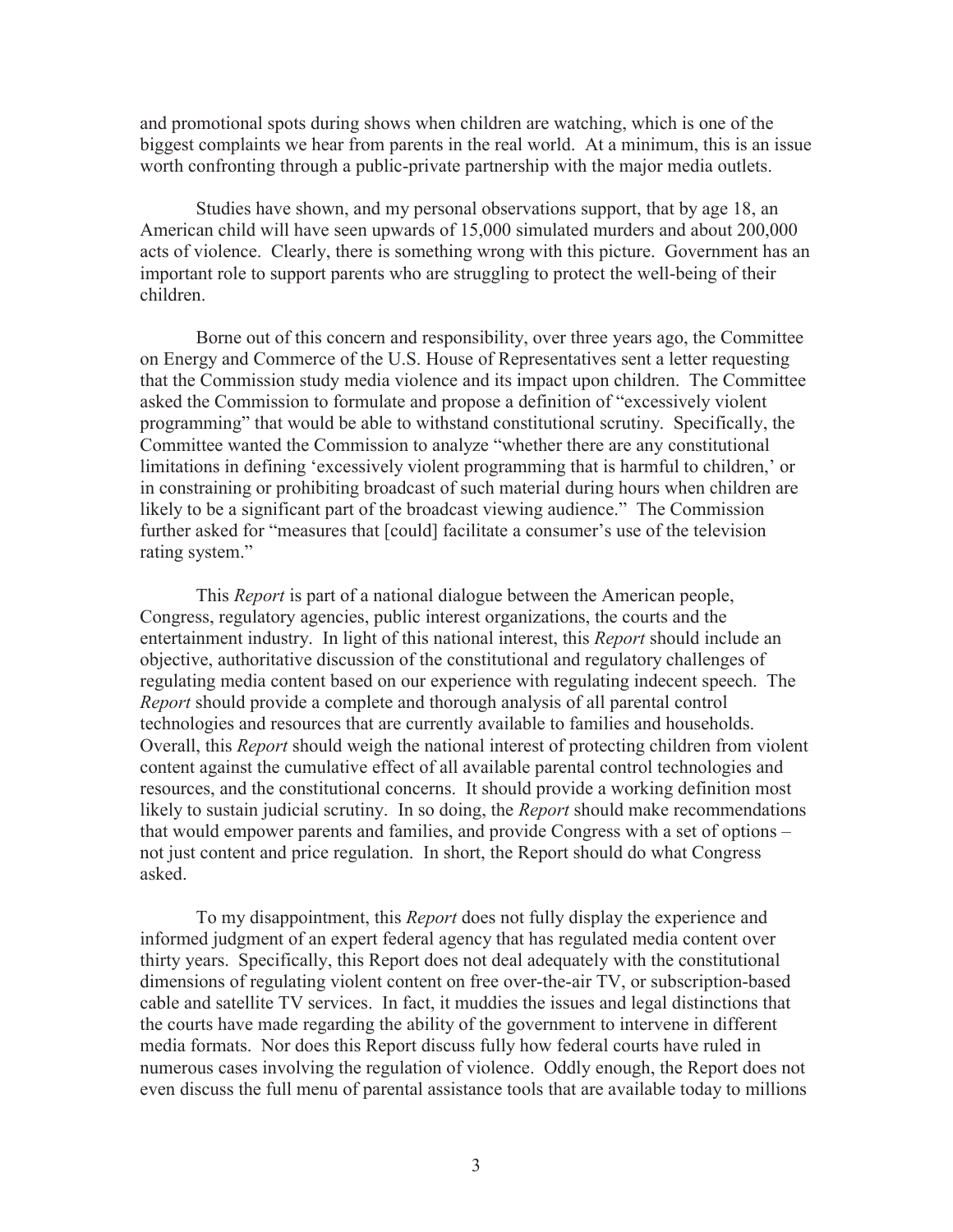of families. And, as a result of this incomplete analysis, the recommendations made in this Report are not fully responsive to the specific questions presented by the Committee, or inadequate to provide parents, like me, with the necessary support to protect our children. Like a financial consultant who advises a client that he could win the lottery, this *Report* discusses an optimal conclusion, but does not provide a complete analysis or a sound plan.

Congress asked the Commission to study media violence and to propose a definition of violence that would be "best suited, and most likely to be sustained in court." Rather than acknowledge that, after three years, the Commission has been unable to so, the *Report* passes the buck, declaring that "Congress could do so." The definitional difficulties here should not be dealt with in such a casual, dismissive manner. After all, this is a protected constitutional right under the First Amendment that we are recommending Congress to curtail without any thoughtful legal analysis. We shirk our responsibility by saying that we can define violence that should be banned since the guidelines developed by the television industry contain categories of violence for ratings purposes. Which of those categories do we propose to ban during hours when children are watching? Given that we are not able to offer a definition ourselves, it does not appear to be as easy to define as some suggest.

The fact of the matter is that "not all violence is created equal."<sup>2</sup> The Commission has not been able to formulate and recommend a definition of violence that would cover the majority of violent content that is inappropriate for children, provide fair guidance to programmers, and stand a decent chance of withstanding constitutional scrutiny, in light of judicial precedent. While we may want to define prohibited-violence and regulate it in conformance with constitutional standards, the *Report* does not refer to any court or judicial scholar that has suggested such definition is available or probable.

To the contrary, the *Report* diminishes the extent to which courts have either expressed serious skepticism or invalidated efforts to regulate violent content.<sup>3</sup> I believe we have an obligation to provide Congress with the complete analysis of this "jurisprudential quagmire," whereby "any regulation of television violence confronts an inherent tradeoff between precision and effectiveness" and "any restriction in this area that is neither overboard nor vague will leave unregulated so much violent programming that it will no longer accomplish a compelling interest."<sup>4</sup>

<sup>2</sup> UCLA Center for Communication Policy, The UCLA Television Violence Report 1997.

<sup>3</sup> *Winters v. New York*, 333 U.S. 507, 510-11 (1948); *Interactive Digital Software Assoc. v. St Louis County*, 329 F.3d 954 (8<sup>th</sup> Cir. 2003); *American Amusement Machine Ass'n v. Kendrick*, 244 F.3d 572 (7<sup>th</sup> Cir 2001), *cert denied*, 122 S.Ct. 462 (2001); *Eclipse Enters. v. Gulotta*, 134 F.3d 63 (2nd Cir. 1997); *Video Software Dealer's Ass'n v. Webster*, 968 F.2d 684 (8th Cir. 1992); Allied Artists Pictures Corp. v. Alford, 410 F. Supp. 1348 (W.D. Tenn 1976).

<sup>4</sup> Harry T. Edwards and Mitchell N. Berman, *Regulating Violence on Television*, 89 NORTHWESTERN U.L. REV. 1487, 1502-03, 1555 (1995)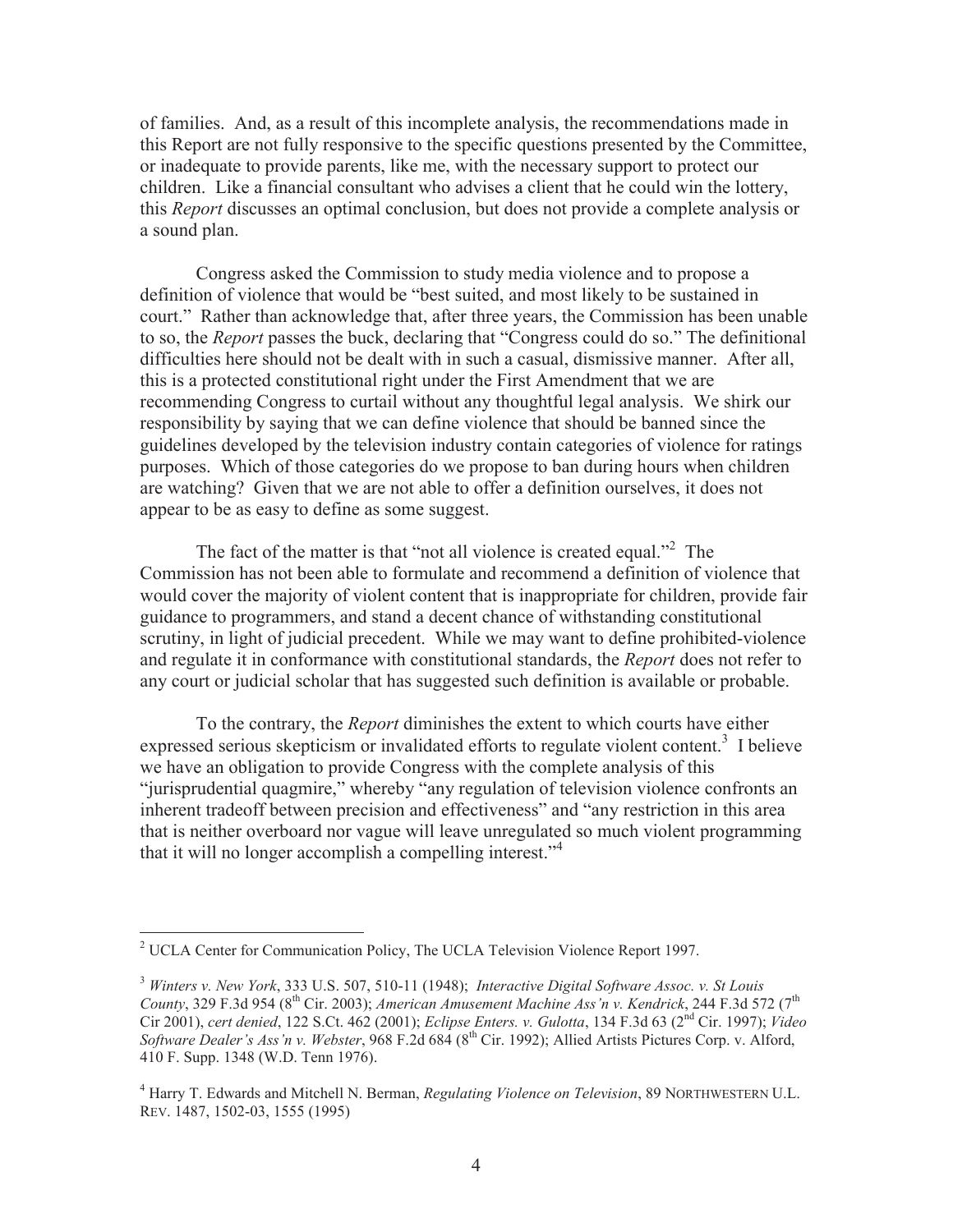The central tension we face is that adults' access to violent programming is protected under the First Amendment to the U.S. Constitution. The difficult question is precisely which violent programming, if any, the government can regulate in the interest of protecting children. That question – the most challenging Congress faces – is never answered here.

Providing Congress with a complete record should be the central objective of this *Report*, but sadly that is not accomplished. In 2003, the Commission found that "new modes of media have transformed the landscape, providing more choice, greater flexibility, and more control than at any other time in history." In today's *Report,*  however, the Commission simply ignores many of the developments that empower parents and viewers with more control over their programming choices. Cable subscribers, for example, have various options available, depending on if they have digital or analog cable. Digital cable set-top boxes allow parents to block shows with certain ratings, titles, or by time or date, and analog cable subscribers can use their set-top or "lockbox" technology that locks specific channels so that channel can no longer be viewed. Digital and personal video recorders, and video-on-demand permit families to "time-shift" or watch programming whenever they deem appropriate. Similarly, satellite TV subscribers have access to the Locks & Limits feature on DirecTV and Adult Guard on Dish Network. In addition to these operator-provided control technologies, TV manufacturers have been required since 1997 to install a V-Chip in all TV sets larger than 13 inches, giving parents the ability to block certain content based on age- and contentbased rating. Parents and viewers may find that these tools provide varying degrees of effectiveness but this *Report* fails to explore these issues adequately.

The Commission is justifiably concerned about the limited consumer use of the V-Chip, the limited consumer understanding of the rating system and the limited deployment of digital cable set-top boxes and their accompanying advanced parental control features. However, these tools – and the online resources – provide a good basis from which to build. Instead of rushing to conclude that the TV ratings system – whether voluntary or mandatory – is and will always likely be unworkable, and that blocking technology does not adequately promote parental supervision and protect the well-being of children, the Commission has an obligation to advise Congress how we can attempt to improve their effectiveness. We fail to do so here.

While this *Report* recommends content and price regulation as the only legislative remedies to address violence on TV, I believe the Commission is missing a historic opportunity to discuss a host of meaningful "consumer choice" recommendations that would truly enhance and facilitate parents' effort to safeguard their children from the exposure to violent programming. From developing enforceable public interest obligations to implementing a national consumer education campaign, there are other recommendations that should be part of the national dialogue on media violence.

If we were able to craft a constitutionally-sustainable definition of violence, presumably it would apply to only the most extreme and gratuitous depictions of violence. While that might help parents navigate past a few icebergs in a sea of violence,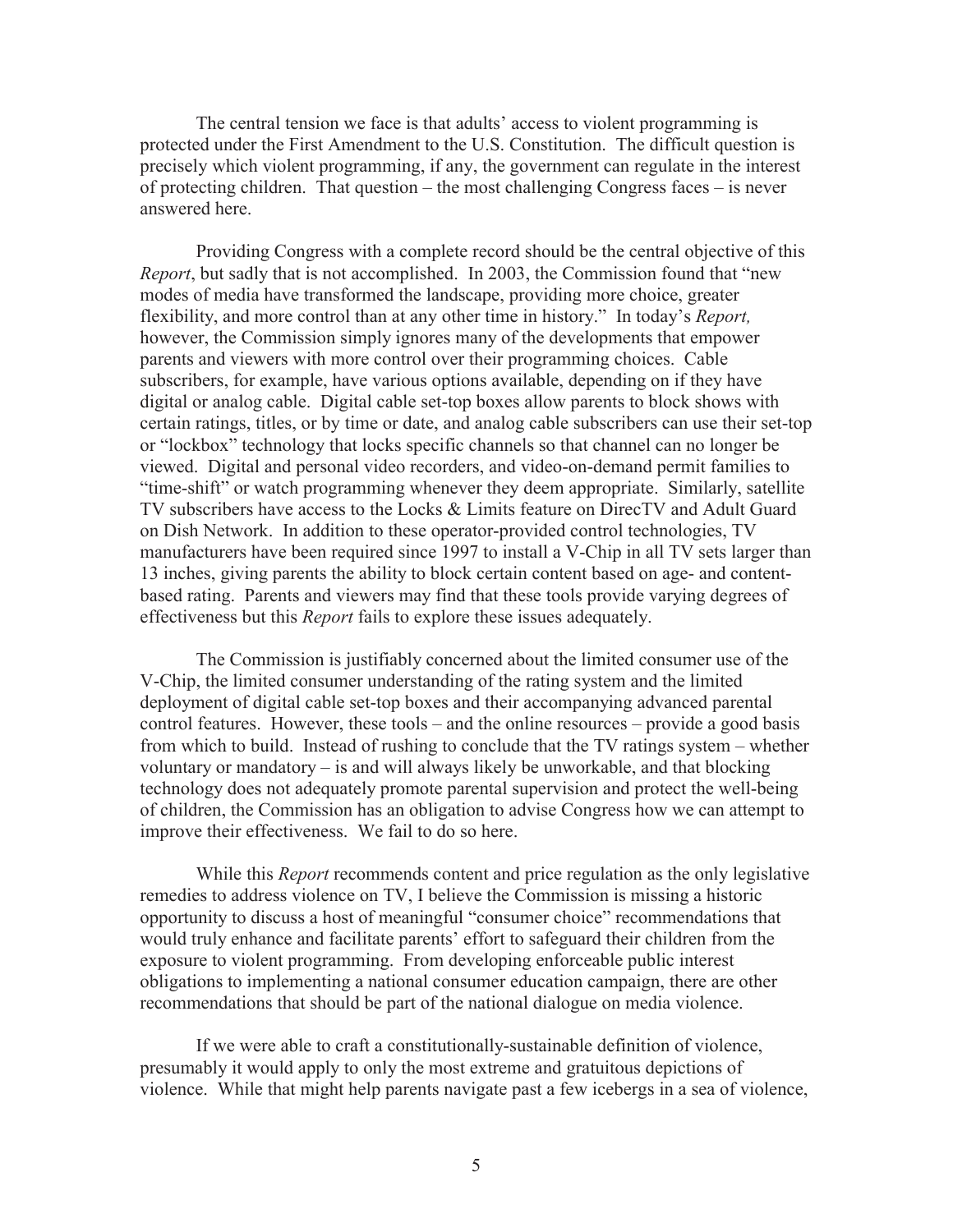they would still be faced with sailing a pretty stormy sea on their own. Our own experience in regulating indecency demonstrates that regulation only applies to the most egregious cases, and there is a vast array of sexually explicit television that many parents, including myself, would find inappropriate for their children but which does not rise to the level of indecency. In the case of violence, I certainly would not want my children watching the opening scenes of *Saving Private Ryan*, but I doubt any court would uphold us banning it during evening hours. I do not even like my kids watching a cartoon of an anvil falling on the coyote's head, but I do not think any court would let us ban it. So our narrowly focused recommendations might help on the margins, but do little to deal with the vast problem parents confront on a daily basis.

One of our few recommendations, a la carte, which is primarily a price-regulation mechanism, is far too blunt an instrument to provide much help to beleaguered parents who already have the ability to block any cable channel they want, whether they are analog or digital subscribers. The History Channel, for example, sometimes broadcasts war scenes far too violent for young children, but dropping it would deprive them of valuable educational content it often airs. TV violence is not viewed in the record as a channel-by-channel problem. Perhaps that is why leading experts have not suggested a la carte as a solution. It makes its debut here with little explanation as to why or how it would be of any practical use to parents.

Given how much of the concern about violence arises from what is on broadcast television, it is not even clear how a la carte price regulation would help parents avoid violent programming unless it applied to each broadcast channel, which this report does nothing to clarify. I suppose a parent could choose to receive only Home and Garden Television and the Food Channel to avoid violent programming, since there are so few other channels devoid of violence, but I do not see how that helps parents much.

A recent study from the Parents Television Council (PTC) found that, in midst of the unprecedented wave of media consolidation between 1998 and 2006, violence on television during the hours of  $8:00$  p.m., 9 p.m. and 10 p.m. grew by 45, 92 and 167 percent, respectively.<sup>5</sup> This finding is highly relevant to the Commission's current review of the broadcast media ownership rules. The apparent correlation between increased media concentration and media violence questions whether *any* effort to permit further concentration of ownership can be squared with the public interest. Furthermore, this finding reinforces the substantial need of Congress and/or this Commission to develop enforceable public interests obligations for general audience broadcast programming.<sup>6</sup> Despite repeated requests from Members of Congress, consumer and

<sup>&</sup>lt;sup>5</sup> Dying to Entertain: Violence on Prime Time Broadcast Television 1998 to 2006, Parents Television Council, Special Report, January 2007, at 6.

<sup>&</sup>lt;sup>6</sup> As the Supreme Court has held, and this Commission has argued passionately in court, "a licensed broadcaster is 'granted the free and exclusive use of a limited and valuable part of the public domain; when he accepts that franchise it is burdened by enforceable public obligations.'" *CBS v. FCC*, 453 U.S. 367, 388 (1969).